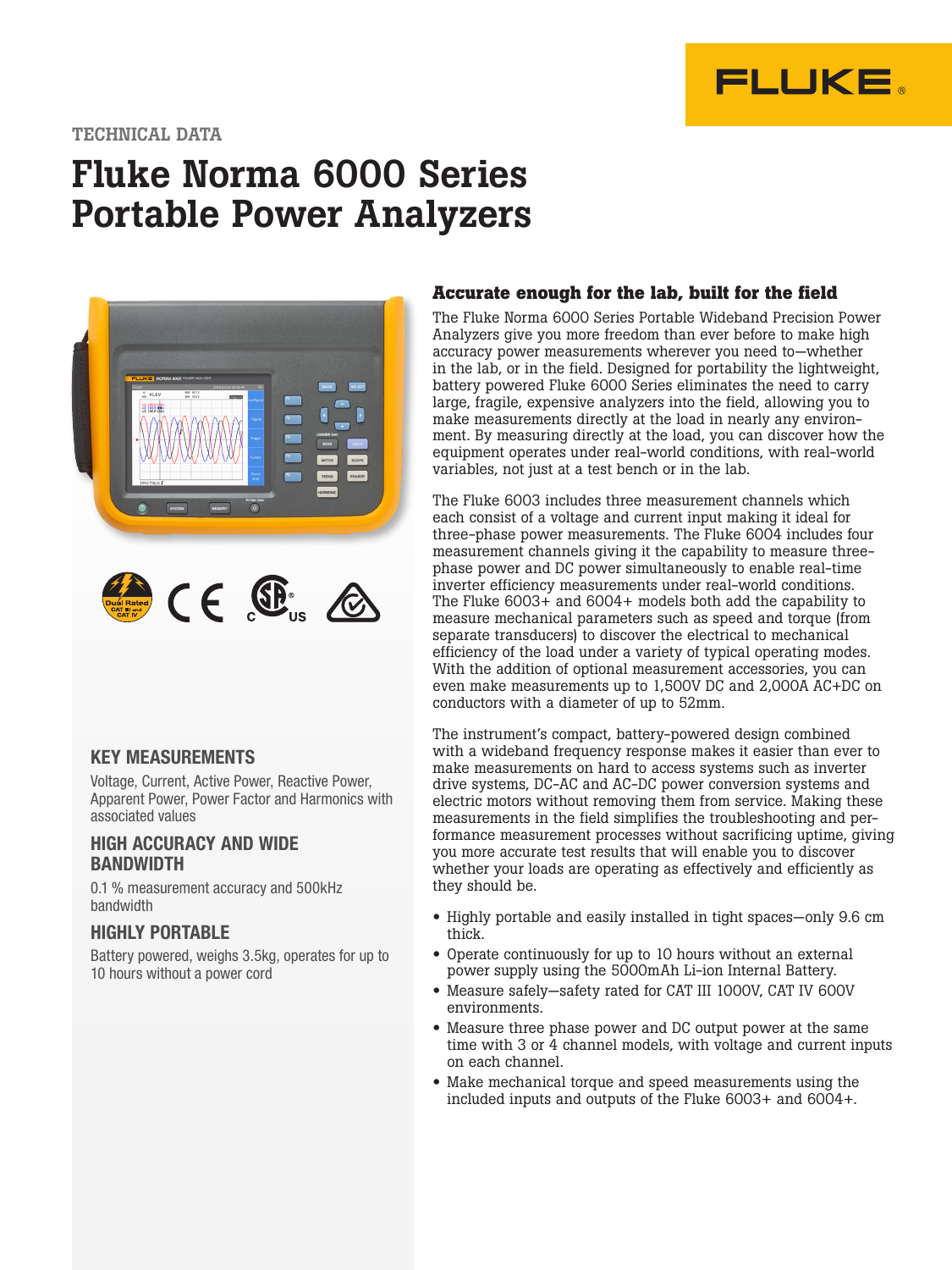

- 0.1% accuracy, 500kHz bandwidth, 200ks/s sample rate so you can rely on the power conversion system measurements you take no matter what distortion may be present.
- USB and RS485 interface and open communication protocol for easy system integration and software platform flexibility.
- Combine two analyzers to enable simultaneous measurement of multiple circuits for even more troubleshooting capability—configurable to 6 or 8 channels using dual analyzer synchronization.
- View critical data in the field on the main display—Meter, Waveform, Harmonics up to the 100th, Vector and Trend.
- Ensure high common-mode rejection and allow flexible configurations according to measurement requirements using the electrically isolated channels.
- User adjustable measurement rate from 100ms to 1s with continuous logging via 32GB of onboard storage.
- Easy in-field set up using the integrated front panel or a remote PC connection (USB or RS485).
- Online measuring, data download and analysis with included PC software (Fluke Power Analyzer Software).
- Full remote control of the connected instrument using Fluke Power Analyzer Software and a local USB or long-distance RS485 connection.

| <b>Specifications</b>    |                                                                                                                                                       |                                 |
|--------------------------|-------------------------------------------------------------------------------------------------------------------------------------------------------|---------------------------------|
| Inputs                   | Norma 6003                                                                                                                                            | 3 Voltage + 3 Current           |
|                          | Norma $6003+$                                                                                                                                         | 3 Voltage + 3 Current + 1 Motor |
|                          | Norma 6004                                                                                                                                            | 4 Voltage + 4 Current           |
|                          | Norma $6004+$                                                                                                                                         | 4 Voltage + 4 Current + 1 Motor |
| Sample rate              | $200$ ks/s                                                                                                                                            |                                 |
| Measurement update rate  | 100ms, 200ms, 500ms, 1s                                                                                                                               |                                 |
| Dimensions $(H * W * L)$ | 298mm x 215m x 96mm                                                                                                                                   |                                 |
| Weight                   | 3.5 kg (7.7 lbs)                                                                                                                                      |                                 |
| Display                  | 5.7 inch, TFT LCD, 640x480                                                                                                                            |                                 |
| Operating temperature    | $-10$ °C to $+50$ °C                                                                                                                                  |                                 |
| Storage temperature      | $-30$ °C to $+60$ °C                                                                                                                                  |                                 |
| Operating humidity       | Non-condensing $\leq 10^{\circ}$ C)<br>$\leq$ 90 % RH (at 10 °C to 30 °C)<br>$\leq$ 75 % RH (at 30 °C to 40 °C)<br>$\leq$ 45 % RH (at 40 °C to 50 °C) |                                 |
| Operating altitude       | 2000m                                                                                                                                                 |                                 |
| Storage altitude         | 12000m                                                                                                                                                |                                 |
| Ingress protection       | IP 50 (Terminals mated) according to IEC 60529:                                                                                                       |                                 |
| Battery                  | BP 291, 10.8V/5000mAh, 54Wh IEC 62133, UN38.3<br>Operating time: 10 Hours (on battery)                                                                |                                 |
| Safety                   | IEC 61010-1: Pollution Degree 2<br>IEC 61010-2-030: CAT IV 600V, CAT III 1000 V                                                                       |                                 |
| <b>EMC</b>               | IEC 61326-1: Industrial<br>IEC 61326-2-2                                                                                                              |                                 |
| Warranty                 | 1 Year                                                                                                                                                |                                 |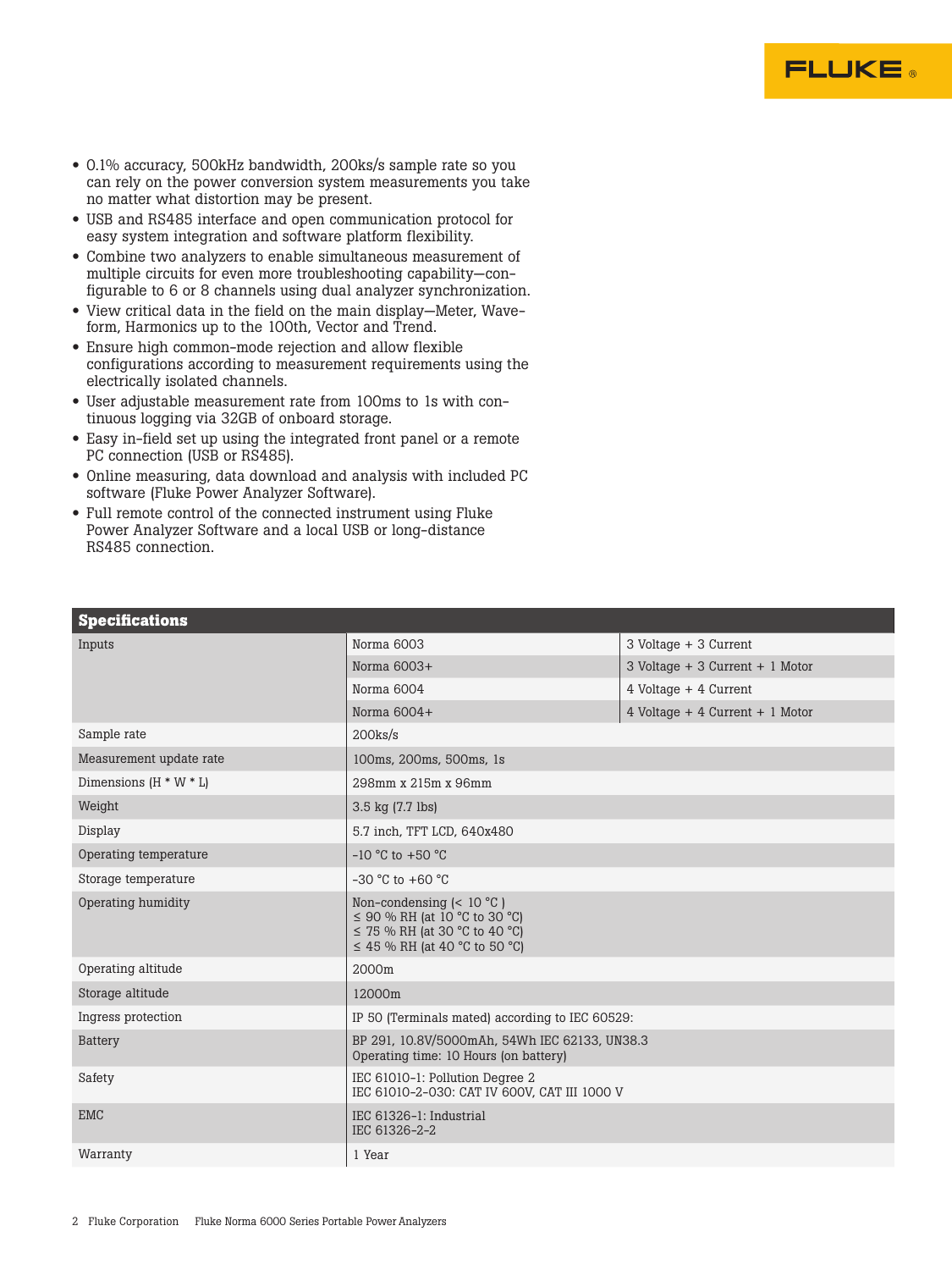

| Communication Interface            | USB/RS485                                                                                                                                                                                                                                                                                                                                                                                                                                                                                  |
|------------------------------------|--------------------------------------------------------------------------------------------------------------------------------------------------------------------------------------------------------------------------------------------------------------------------------------------------------------------------------------------------------------------------------------------------------------------------------------------------------------------------------------------|
| Dual Analyzer Synchronization Mode | Able to extend to 6, 7 or 8 channels (using multiple instruments)                                                                                                                                                                                                                                                                                                                                                                                                                          |
| PC Software                        | Fluke Power Analyzer software                                                                                                                                                                                                                                                                                                                                                                                                                                                              |
| Storage Capacity                   | 32GB                                                                                                                                                                                                                                                                                                                                                                                                                                                                                       |
| Data trend storage rate            | As per display rate                                                                                                                                                                                                                                                                                                                                                                                                                                                                        |
| Main Function                      | Meter, Scope, Harmonic, Phasor, Trend                                                                                                                                                                                                                                                                                                                                                                                                                                                      |
| <b>Measuring Parameters</b>        | RMS, DC Component, AC Component, Rectified Mean, Peak Value, Peak-Peak, Crest Factor,<br>Form Factor, Fundamental Component, Fundamental Content, Harmonic Distortion, Harmonic<br>Content, Harmonic Factor for voltages and currents, Active Power, Reactive Power, Apparent<br>Power, Power Factor, Phase Shift, Efficiency, Impedance, Electric Energy, Charge/Discharge<br>capacity (Ah), Frequency, Motor Speed, Torque, Mechanical Power, Mechanical Energy, Sum-<br>mation function |

| <b>Electrical specifications</b> |                                                                |  |
|----------------------------------|----------------------------------------------------------------|--|
| <b>Voltage</b>                   |                                                                |  |
| Range                            | 10 V, 100 V, 1000 V                                            |  |
| Crest Factor                     | $CF \leq 2$                                                    |  |
| Maximum Voltage                  | 10 % overload                                                  |  |
| Input Impedance                  | $2M \Omega/10pF$ (Typical)                                     |  |
| <b>Temperature Coefficient</b>   | $0.05 * (Spec)/k$                                              |  |
| Bandwidth                        | 1000V range: 500kHz; 100V range: 200 kHz;<br>10V range:100 kHz |  |
| <b>CMRR</b>                      | 120 dB @ 50/60 Hz                                              |  |

| <b>Accuracy (% reading + % range)</b> |                          |                                                               |             |  |
|---------------------------------------|--------------------------|---------------------------------------------------------------|-------------|--|
| Range                                 | 1000 V                   | 100 V                                                         | <b>10 V</b> |  |
| DC                                    | $0.1 + 0.1$              | $0.1 + 0.1$                                                   | $0.1 + 0.2$ |  |
| AC (10Hz to 1kHz)                     | $0.1 + 0.1$              | $0.1 + 0.1$                                                   | $0.1 + 0.2$ |  |
| AC(10kHz)                             | $5 + 0.5$                | $5 + 0.5$                                                     | $5 + 0.5$   |  |
| <b>Current</b>                        |                          |                                                               |             |  |
| <b>Crest Factor</b>                   | $CF \leq 2$              |                                                               |             |  |
| <b>Temperature Coefficient</b>        | $0.05$ x (Spec)/k        |                                                               |             |  |
| Overload capacity                     | 10 % overload            |                                                               |             |  |
| <b>CMRR</b>                           | 120 dB @ 50/60 Hz        |                                                               |             |  |
| <b>Shunt (current input)</b>          |                          |                                                               |             |  |
| <b>Measuring Range</b>                | 0.1 A, 1 A, 10 A         |                                                               |             |  |
| Input Impedance                       | $0.025 \Omega$ (Typical) |                                                               |             |  |
| Bandwidth                             |                          | 10 A range: 500 kHz; 1 A range: 200 kHz; 0.1 A range: 100 kHz |             |  |
| <b>BNC</b> (voltage input)            |                          |                                                               |             |  |
| Range                                 | 0.1 V, 1 V, 10 V         |                                                               |             |  |
| Input Impedance                       |                          | 100 $k \Omega/100pF$ (Typical)                                |             |  |
| Bandwidth                             |                          | 10 V range: 500 kHz; 1 V range: 200 kHz; 0.1 V range: 100 kHz |             |  |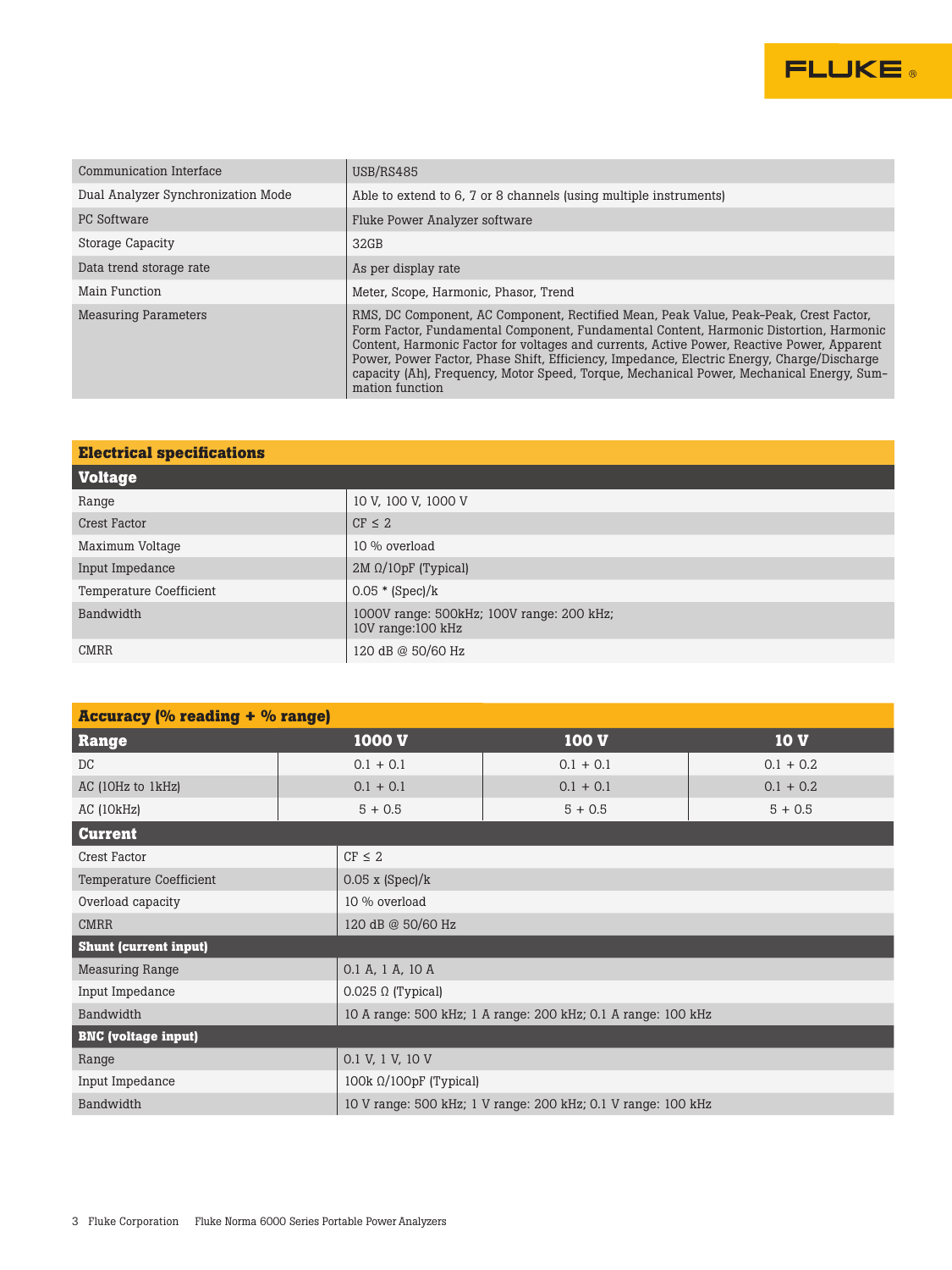

| <b>Accuracy (% reading + % range)</b>  |             |                |                                 |             |                |                  |
|----------------------------------------|-------------|----------------|---------------------------------|-------------|----------------|------------------|
| Range                                  | 10A         | 1A             | 0.1A                            | <b>10 V</b> | 1 <sub>V</sub> | 0.1 <sub>V</sub> |
| DC                                     | $0.1 + 0.2$ | $0.1 + 0.5$    | $0.1 + 2$                       | $0.1 + 0.1$ | $0.1 + 0.2$    | $0.1 + 1$        |
| AC (10Hz to 1kHz)                      | $0.1 + 0.1$ | $0.1 + 0.2$    | $0.1 + 1$                       | $0.1 + 0.1$ | $0.1 + 0.1$    | $0.1 + 0.5$      |
| AC (10kHz)                             | $5 + 1$     | $5 + 1$        | $5 + 1$                         | $5 + 1$     | $5 + 1$        | $5 + 1$          |
| <b>Motor Module (Torque and Speed)</b> |             |                |                                 |             |                |                  |
| Voltage Range                          |             |                | $\pm$ 10 V dc, 10 % overload    |             |                |                  |
| Voltage Channels                       |             | $\overline{2}$ |                                 |             |                |                  |
| Input Impedance                        |             |                | $1.1M \Omega$ (Typical)         |             |                |                  |
| Accuracy at dc                         |             |                | 0.1 % range $+$ 0.1 % reading   |             |                |                  |
| Pulse Channels                         |             | 3              |                                 |             |                |                  |
| Pulse Logic High Threshold             |             |                | 2 V (Typical)                   |             |                |                  |
| Pulse Logic Low Threshold              |             |                | 0.8 V (Typical)                 |             |                |                  |
| Maximum Pulse Frequency                |             | 100 kHz        |                                 |             |                |                  |
| <b>Frequency Domain Measurement</b>    |             |                |                                 |             |                |                  |
| <b>Frequency Accuracy</b>              |             |                | 0.05 % range $+$ 0.05 % reading |             |                |                  |
| Harmonics                              |             |                | 100 (50Hz/60Hz)                 |             |                |                  |
| Calculation method                     |             |                | FFT/Interpolation               |             |                |                  |



### Optional Accessory: Fluke U1500s High Voltage Differential Probe

### **Product Feature**

The Fluke U1500s High Voltage Differential Probe is a portable voltage sensor with a 1500 V range and 0.1 % accuracy.

| <b>General Specifications</b> |                                                     |
|-------------------------------|-----------------------------------------------------|
| Modules                       | U1500s                                              |
| Maximum Voltage               | 1000 V ac rms, continuous, 1500 V dc (Single-range) |
| Dimensions                    | 138 mm x 75 mm x 45 mm                              |
| Weight                        | 295 g, battery included                             |
| Input terminal                | 4 mm banana jacks                                   |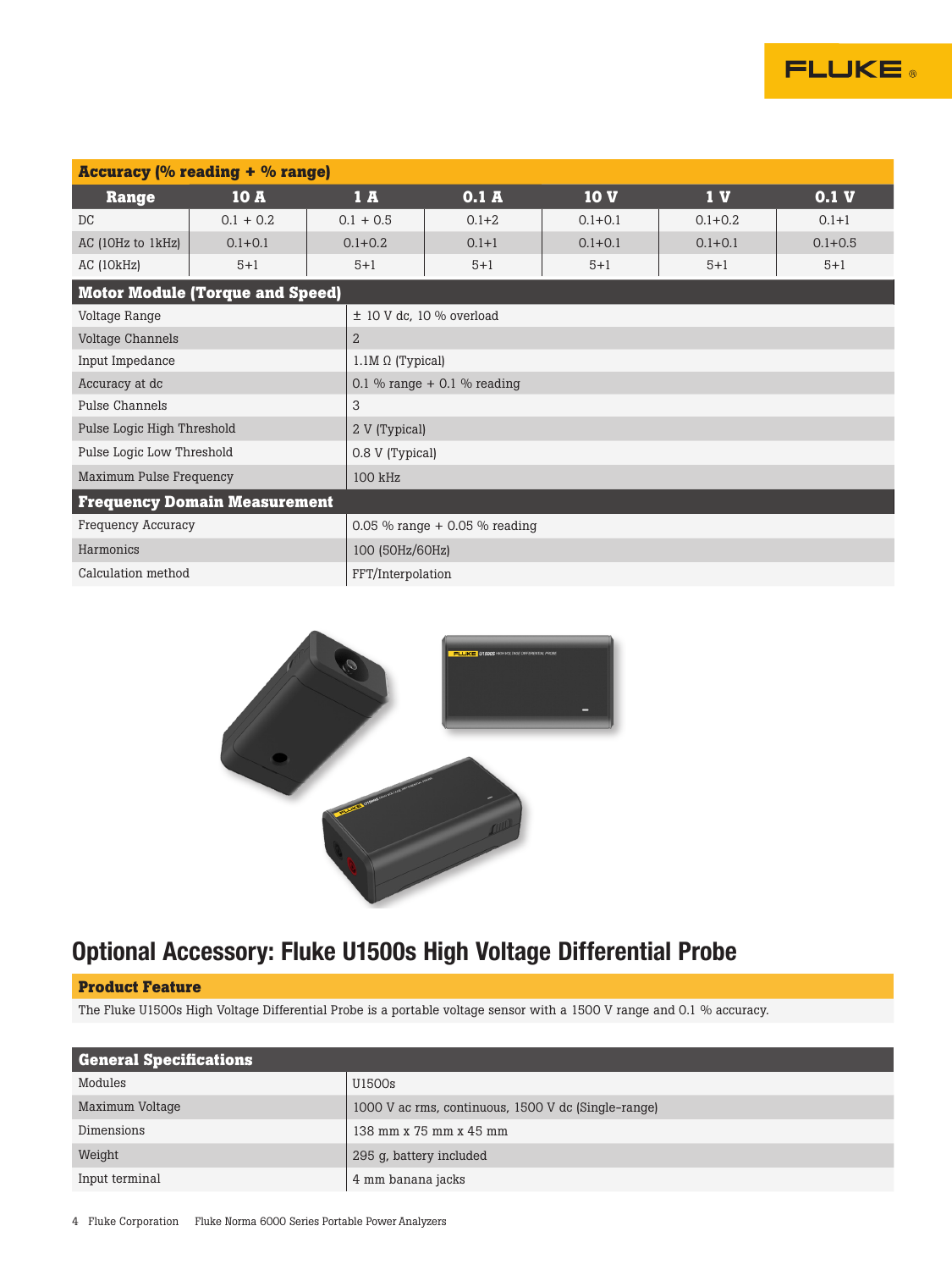

| Output terminal           | BNC (female)                                                                                                                                |
|---------------------------|---------------------------------------------------------------------------------------------------------------------------------------------|
| Accessory Cable           | BNC to Banana, 1.6 m                                                                                                                        |
| <b>Ingress Protection</b> | IEC 60529: IP40 (Terminals Mated)                                                                                                           |
| <b>Battery Type</b>       | 4 AA, IEC LR6                                                                                                                               |
| <b>Battery Life</b>       | 168 hours (typical)                                                                                                                         |
| Indicator                 | Low battery flashes red<br>Working flashes green                                                                                            |
| Operating Temperature     | $-10$ °C to 50 °C                                                                                                                           |
| Storage Temperature       | $-30$ °C to 60 °C                                                                                                                           |
| <b>Operating Humidity</b> | Non-condensing $(<10 °C)$<br>$\leq$ 90 % RH (at 10 °C to 30 °C)<br>$\leq$ 75 % RH (at 30 °C to 40 °C)<br>$\leq$ 45 % RH (at 40 °C to 50 °C) |
| <b>Operating Altitude</b> | 2000 m                                                                                                                                      |
| Storage Altitude          | 12 000 m                                                                                                                                    |
| Safety General            | IEC 61010-1: Pollution Degree 2                                                                                                             |
| Safety Measurement        | IEC 61010-2-030: CAT III 1000 V, CAT IV 600 V, DC 1500 V                                                                                    |

| <b>Electrical Specifications</b> |                                                           |
|----------------------------------|-----------------------------------------------------------|
| Measurement Range                | 1000 V ac rms, 1500 V dc                                  |
| Accuracy                         | 0.1 % of reading +0.1 % of Range                          |
| Bandwidth                        | $100$ kHz (Max)                                           |
| Input Impedance                  | $10 M\Omega / < 10 pF$                                    |
| Scale                            | $4 \text{ mV/V}$                                          |
| Common Mode Rejection Ratio      | 60 dB at 50 Hz                                            |
| Temperature Coefficients         | 0.05 % / $\degree$ C (<18 $\degree$ C or >28 $\degree$ C) |
| Over-range Protection            | 10 % over range                                           |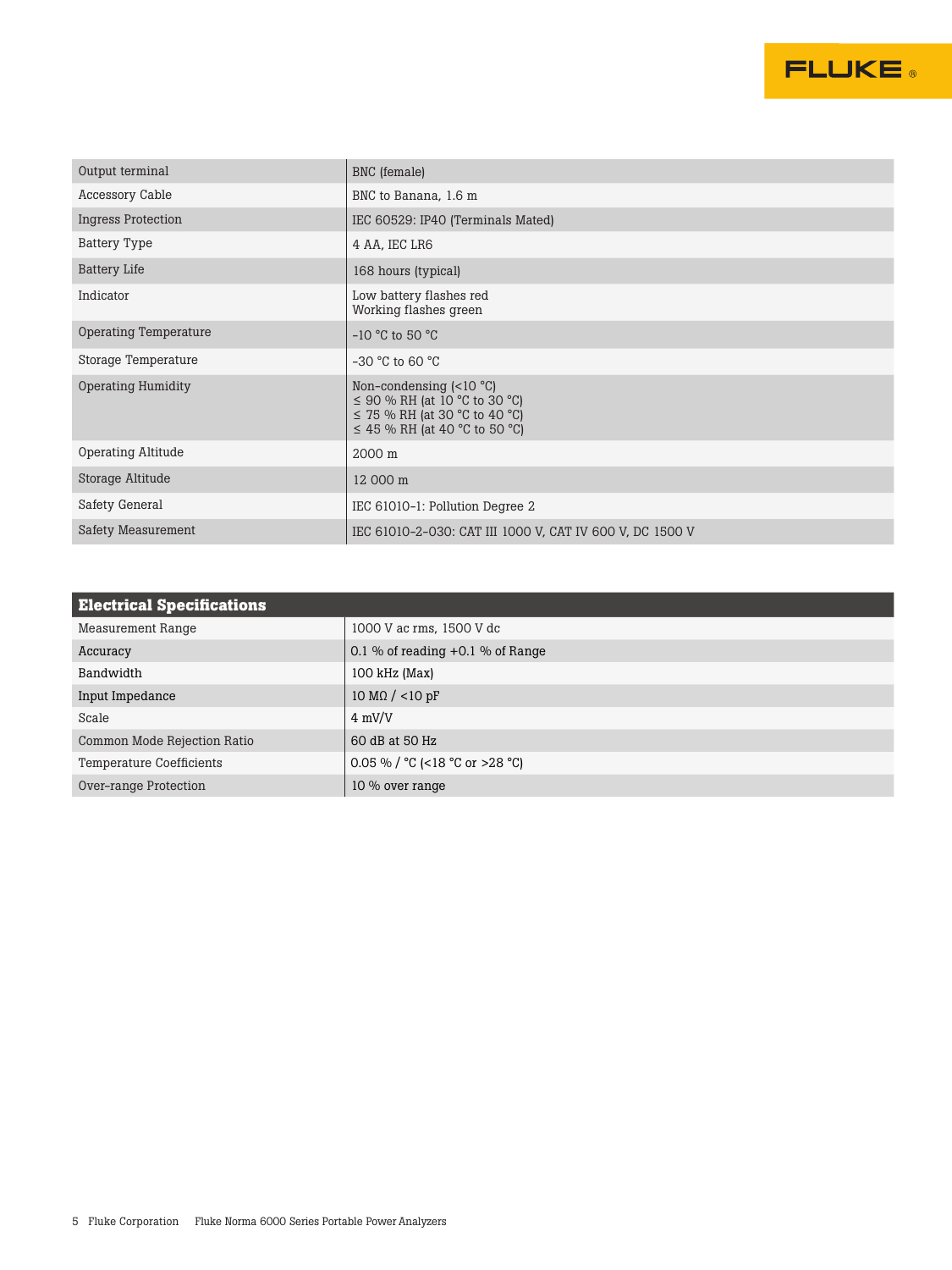



## Optional Accessory: Fluke 80i-2010s AC/DC Current Clamp

### **Product Feature**

The Fluke 80i-2010s AC/DC Current Clamp is a clamp-on current probe with 2000A range and 0.8 % accuracy.

| <b>General Specifications</b> |                                                                                                                                                                            |
|-------------------------------|----------------------------------------------------------------------------------------------------------------------------------------------------------------------------|
| Modules                       | 80i-2010s                                                                                                                                                                  |
| Dimensions                    | 110 mm x 270 mm x 46mm                                                                                                                                                     |
| Weight                        | 0.710 kg (1.6 lbs), including battery                                                                                                                                      |
| Output Cable                  | 1.5 m (60 in) Shielded Coaxial cable with BNC plug                                                                                                                         |
| Maximum Conductor Size        | 52.0 mm (2.05 in)                                                                                                                                                          |
| Maximum Jaw Opening           | 81.5 mm                                                                                                                                                                    |
| Output to Zero                | Auto adjustment with Zero button                                                                                                                                           |
| Temperature Operating         | $-10$ °C to 50 °C (14 °F to 122 °F)                                                                                                                                        |
| Storage (battery removed)     | $-30$ °C to $+60$ °C ( $-22$ °F to $+140$ °F)                                                                                                                              |
| <b>Operating Humidity</b>     | $\leq$ 90 % RH (at 10 °C to 30 °C) $\leq$ 75 % RH (at 30 °C to 40 °C) $\leq$ 45 % RH (at 40 °C to 50 °C)                                                                   |
| <b>Altitude Operating</b>     | 2,000 m (6560 ft)                                                                                                                                                          |
| Storage                       | 12,000 m (40,000 ft)                                                                                                                                                       |
| Demagnetize Clamp             | Open and close the Clamp jaws several times with soft click, use of the clamp on<br>uninsulated conductors is limited to 1000 Vac rms or DC and frequencies 1 kHz or less. |
| Safety                        | IEC 61010-1, Pollution Degree 2, IEC 61010-2-032: CAT III 1000 V / CAT IV 600 V                                                                                            |
| <b>Ingress Protection</b>     | IEC 60529, IP40                                                                                                                                                            |
| Power Supply Type             | 2 x AA alkaline battery, IEC LR6                                                                                                                                           |
| <b>Battery Life</b>           | 150 hours (typically)                                                                                                                                                      |
| Low battery indicator         | Yes                                                                                                                                                                        |